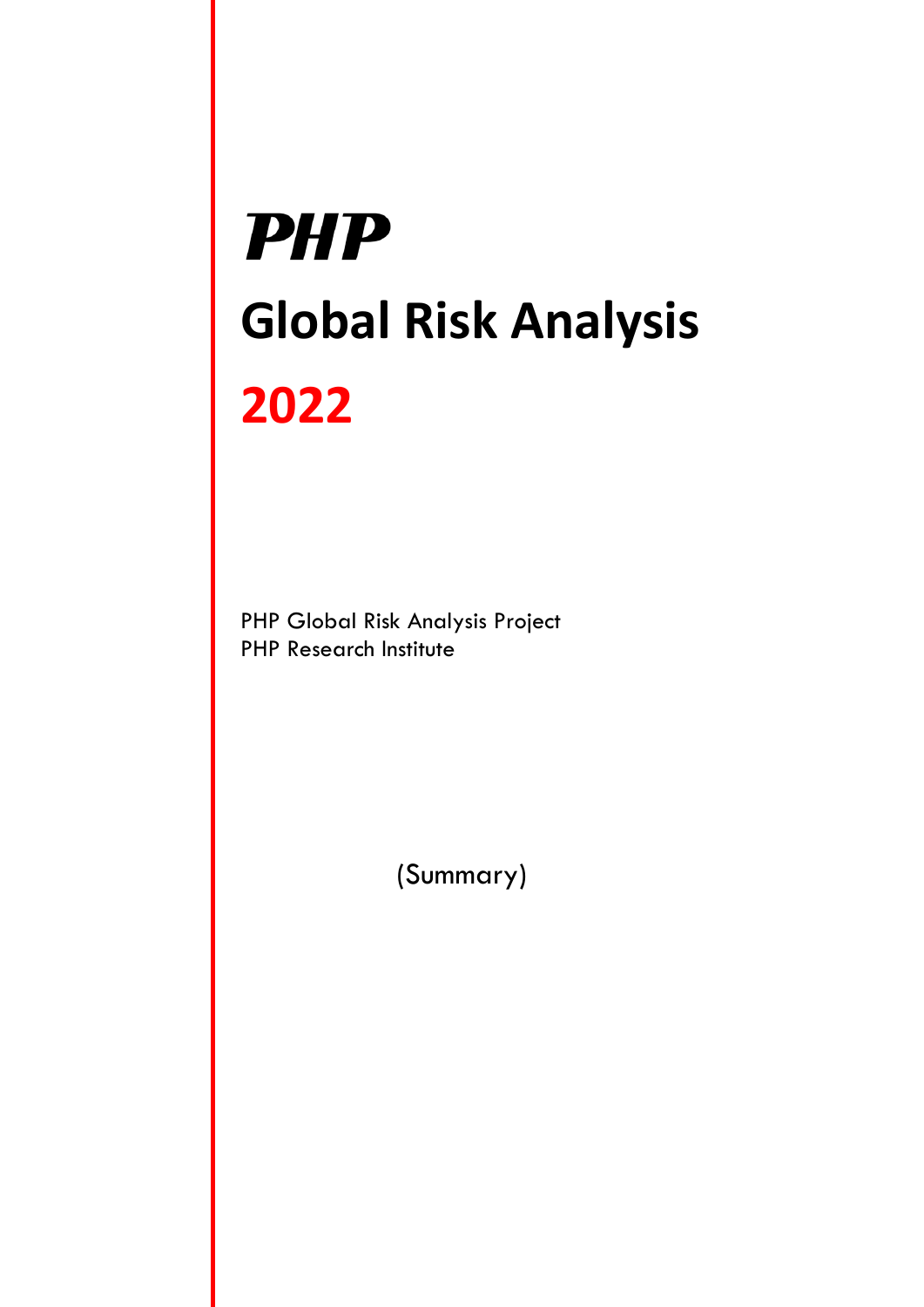© 2022 PHP Institute, Inc. All rights reserved.

Neither this summary nor excerpts thereof may be reprinted, copied, or retranslated without the express permission of the PHP Institute, Inc. Citations must specify the summary as a source.

The views expressed herein are those of the project as a group and do not necessarily represent the views of any organization which project members are affiliated.

PHP Global Risk Analysis Project, PHP Research Institute

PHP Institute, Inc. NBF Toyosu Canal Front Building 5-6-52 Toyosu, Koto-ku, Tokyo 135-8137, Japan E-mail: think2@php.co.jp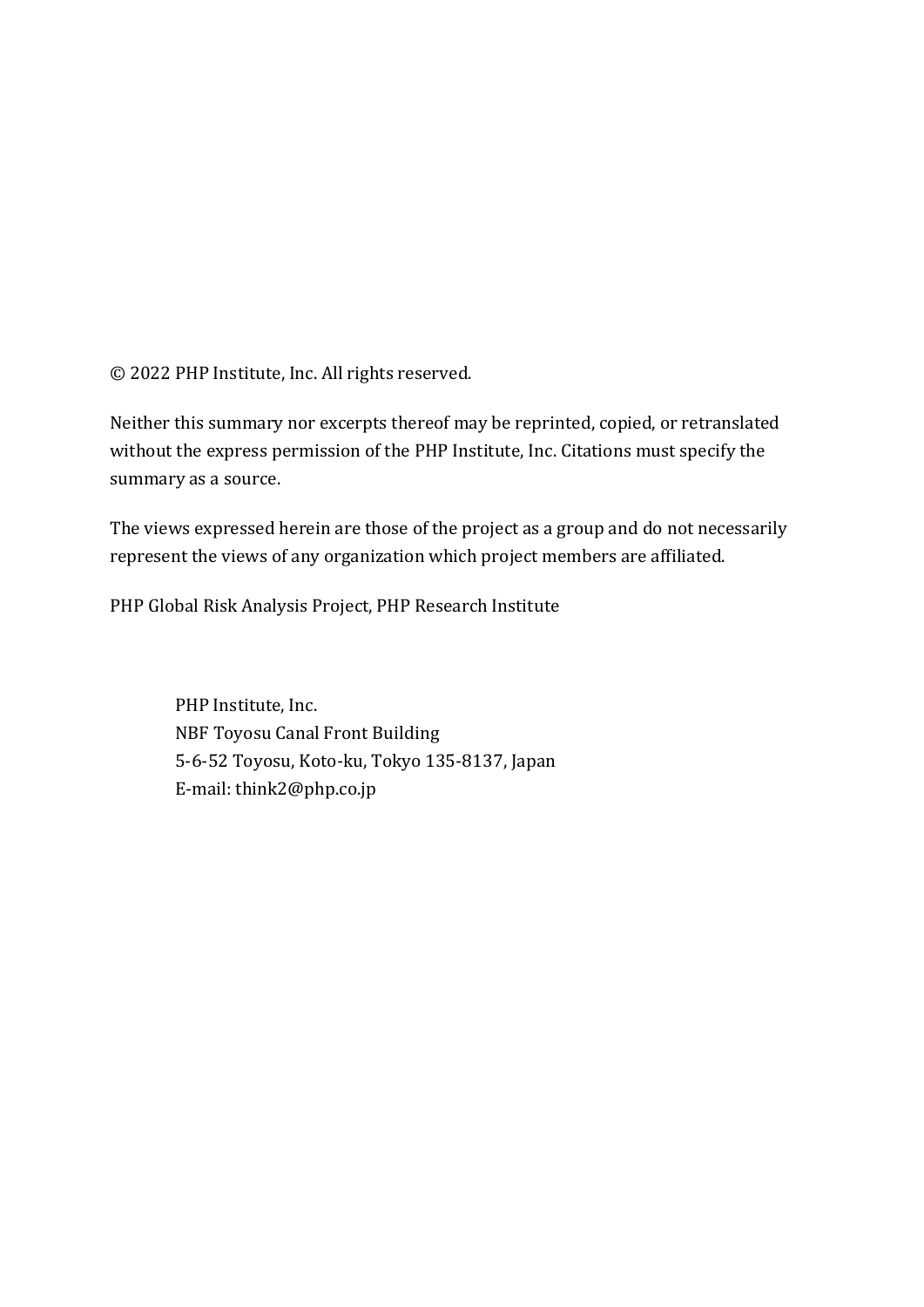## **English Summary of the "2022 PHP Global Risk Analysis" Report**

## **Introduction**

This English-language summary presents the essence of the "2022 PHP Global Risk Analysis" report, published in Japanese at the end of 2021 by PHP Sōken (PHP Research Institute), the policy think tank of the PHP Institute, Inc.

The annual "PHP Global Risk Analysis" reports are the output of focused analyses by a broad-ranging team of experts in geopolitics, regional studies, international finance, global economics, space-system engineering, and cyber security issues. The 2022 edition is the eleventh report in the series; the full report, published in Japanese, may be downloaded from the following URL: <https://thinktank.php.co.jp/policy/7210/>

The full Japanese-language report includes a "Global Overview" describing the worldwide context for the various risks we face, followed by detailed analyses of 10 global risks to which Japan will need to pay particular attention in 2022. The report explores the likely impacts of each of these risks on the nation, as well as the policy implications for Japan. This English-language version is a complete translation of the "Global Overview" and the key analysis points for each of the 10 risks.

The world's strategic landscape is undergoing steady change, presenting new forms to us as it does so. The United States and China, two great powers, remain arrayed against one another as rivals, but neither seeks military confrontation; rather, they strive against each other, testing their relative strengths and seeking the appropriate distance to maintain. Flows of people, goods, money, and information across borders are being rearranged for reasons rooted in national security, environmental, and human rights issues; in realms like cyber security, space development, and green technology, the international mood is undoubtedly more competitive than cooperative today. The contradictions laid bare in our systems by economic disparities and environmental crises, along with the havoc wreaked by technological upheaval, are prompting a broad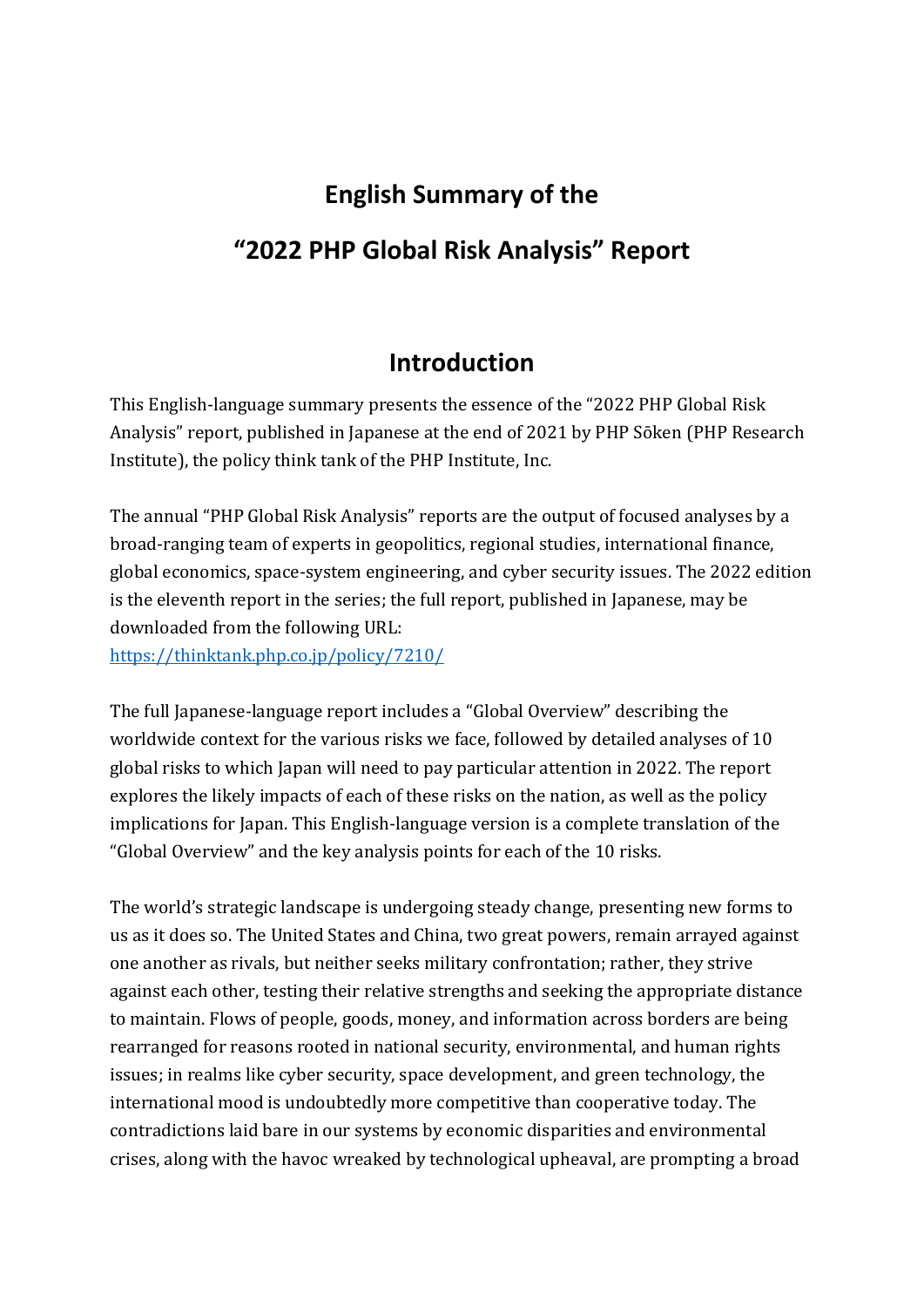reevaluation of centuries-old trends in human life on earth, from capitalism to industrial civilization and urbanization. Many of the developments we witness in 2022 will likely be triggered by these major shifts from the current mode of civilization to the next.

The 10 risks in this report are not presented in order of importance. Rather, they have been arranged so as to highlight the connections among them and to make it easier for readers to grasp the overarching structure of the global risks we face.

It is our hope that this eleventh "PHP Global Risk Analysis" report will provide readers with insight they can use to grasp the opportunities that arise amid the dynamic shifts brought about by the political, economic, and technological changes we face today.

January 2022

PHP Global Risk Analysis Project, PHP Research Institute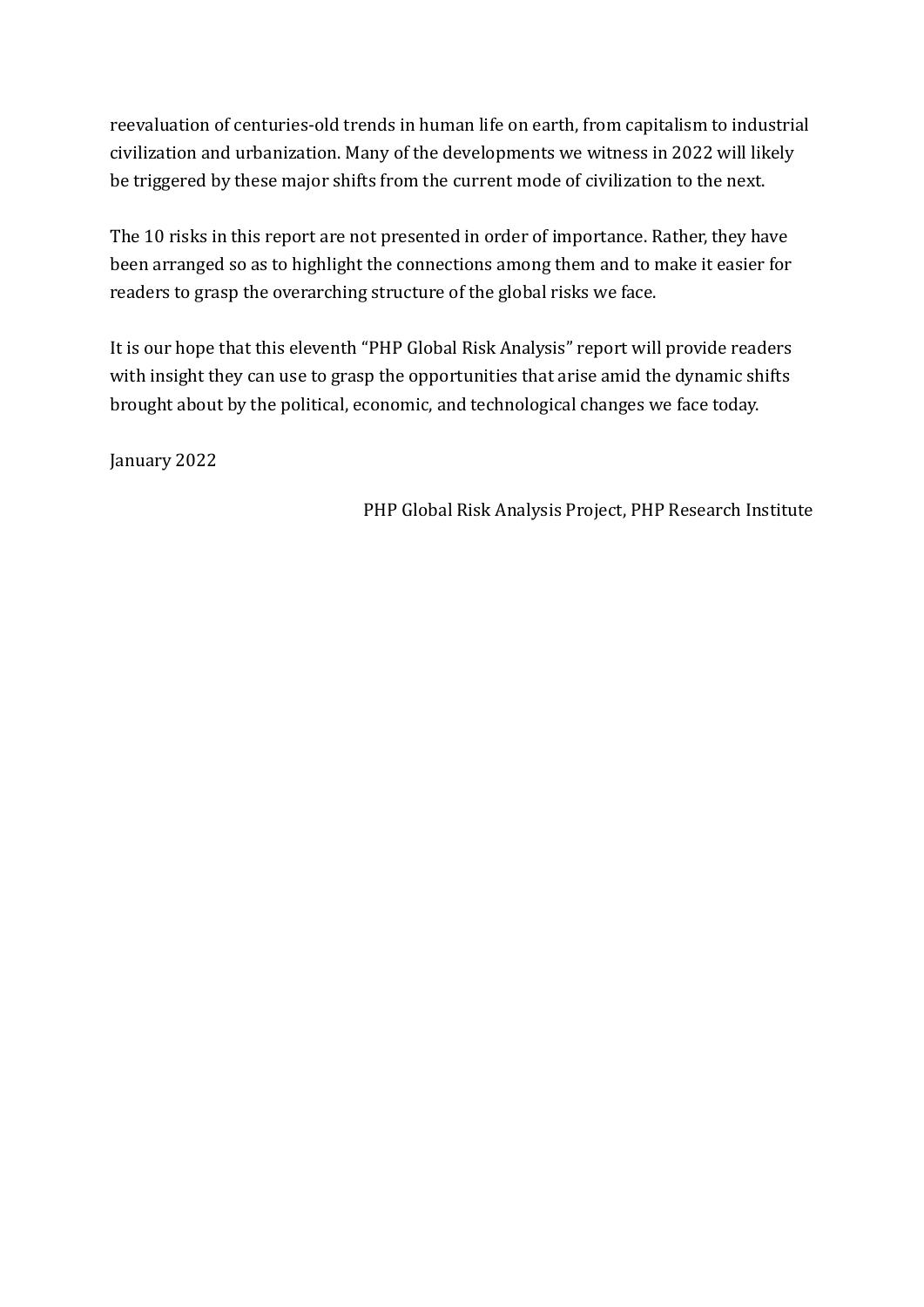## **Global Overview**

## Bipolarization Advances in Amorphous Forms

- The United States and China seek advantage in their rivalry as they grapple with one another.
	- ➢ The Sino-American standoff becomes settled as a facet of the "new normal" in the post-COVID-19 landscape.
	- ➢ While maintaining unyielding stances on subjects like Taiwan and human rights, Washington and Beijing have a continuing common interest in the need to avoid military clashes. The sides achieve temporary respites from their rivalry as they build distance between themselves in fields like digital platforms and sensitive technology.
	- $\triangleright$  If the unfolding series of minor crises escalates, bringing the two sides to the brink of conflict, it will produce a clearly antagonistic dynamic along classical Cold War lines.
- Domestic political developments unfold worldwide in the shadow of the ongoing pandemic.
	- ➢ At the Communist Party of China's 2022 party congress, Xi Jinping is expected to claim an unprecedented third term at the nation's helm, making "Xi's China" a fact of life for the global community for the foreseeable future. Pressured by latent opposition within the CPC, Xi will need to pursue smooth international relations for the sake of domestic stability; at the same time, though, he will find it difficult to strike a compromising stance with respect to China's foreign counterparts.
	- $\triangleright$  In the United States, the administration of President Joe Biden will stress its achievements in the leadup to the midterm elections in November. Avoiding policy missteps will be of paramount importance to the White House during this period.
	- ➢ Following the end of Angela Merkel's long-lasting chancellorship in 2021, Germany has seen the launch of a "traffic-light coalition" comprising three parties with often differing policy goals. France, meanwhile, will hold a presidential election in 2022. The unifying force of France and Germany at the center of the European Union will prove shaky as the two countries see their leadership limited during these transitions.
	- $\triangleright$  The United States will watch as four of its allies in the East Asian region—Japan,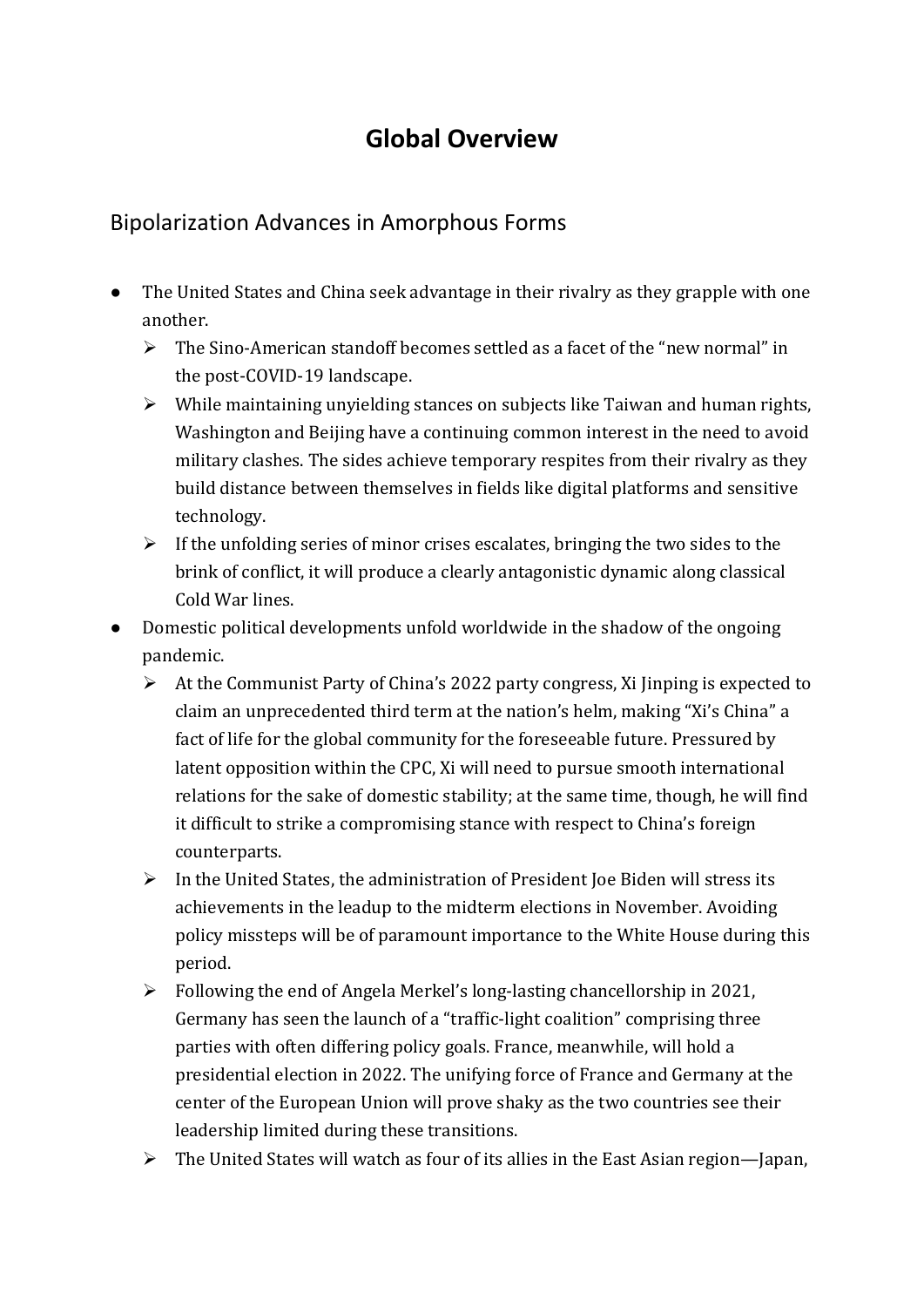South Korea, Australia, and the Philippines—hold elections in 2022. Thailand, too, must hold a general election no later than March 2023. Other key events on the global calendar include elections to determine leadership in Brazil and Northern Ireland, as well as the Beijing Olympic and Paralympic Games.

- Higher-level linkages form among states.
	- $\triangleright$  New groupings continue to take shape in response to changes in the security environment, as seen in AUKUS (Australia, Britain, and the United States) and the Quad (the Quadrilateral Security Dialogue, including Australia, India, Japan, and the United States), as well as enhanced ties among Russia, China, and other nations in the region surrounding Afghanistan. As the EU's Strategy for Cooperation in the Indo-Pacific shows, existing frameworks are also being pressed to adapt to new conditions.
	- $\triangleright$  China will move through RCEP, the Regional Comprehensive Economic Partnership Agreement that enters into force in January 2022, and other means to enhance its economic ties with other states. The nation's application for membership in the Trans-Pacific Partnership represents an attempt to defang attempts to contain China and to increase its own influence within the international community.
- Regional conflicts head toward greater direction by local actors.
	- ➢ Two decades on from the September 11, 2011, terrorist attacks, the United States is becoming more cautious when it comes to wielding military force when the benefits to the nation are less clear. In the Middle East and other places where American pressure is lessening, regional states and other local actors are orienting themselves for conflict or the creation of new orders.
	- $\triangleright$  In regions seeing growing power vacuums, IS-K, or Islamic State Khorasan, and other terror groups are becoming more active on the ground. Inexpensive but highly capable drones will increasingly see use in terrorist attacks.

## Capitalism and Hyper-Mutual Dependence Enter a Period of

#### Adjustment

- Governments move to extricate themselves from the "wartime footing" from which they have fought the pandemic.
	- $\triangleright$  The money supply expands dramatically due to loose monetary policies implemented worldwide in the face of COVID-19's impact. Historically high levels of public debt accumulate as interest rates remain low. As government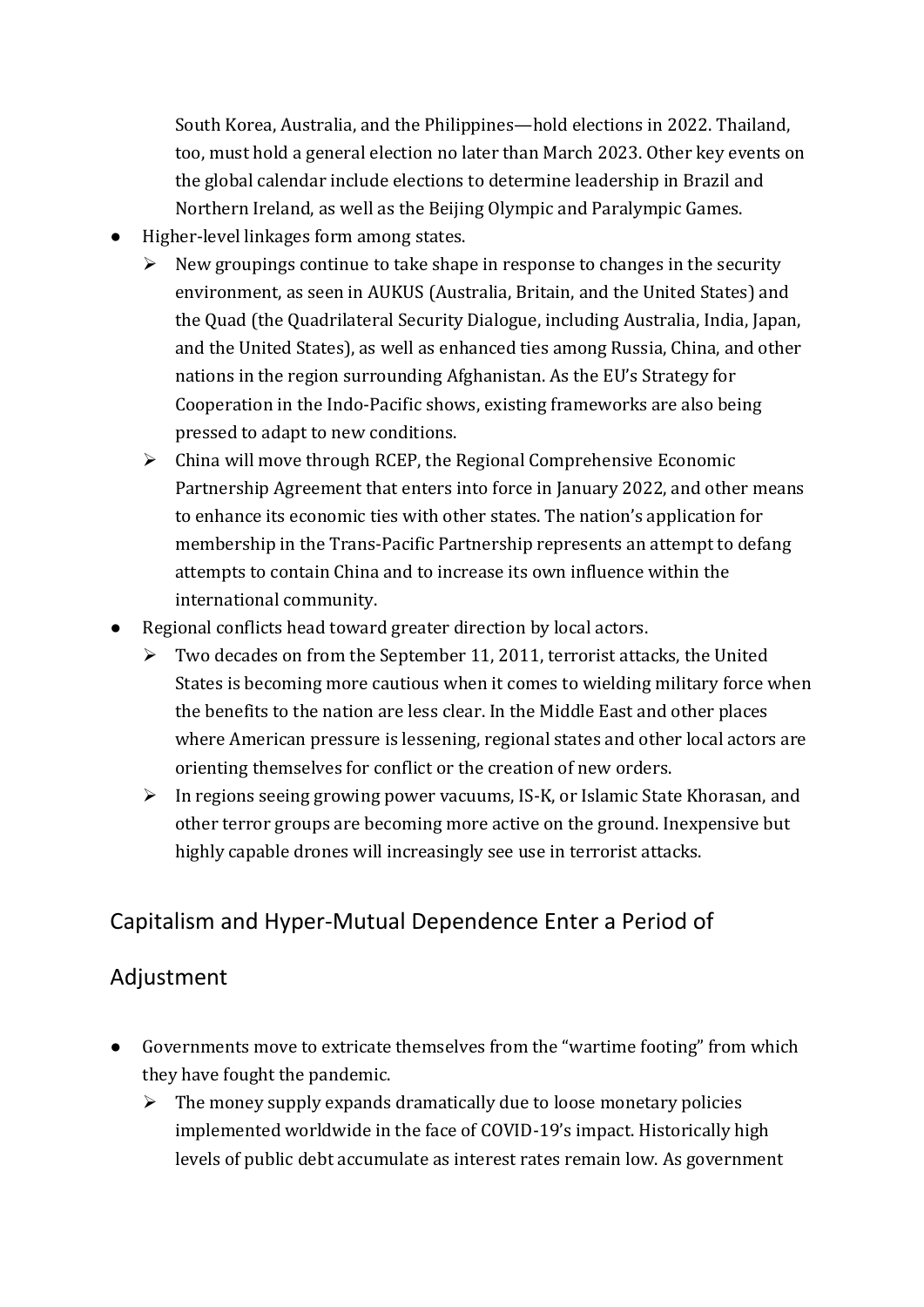functions continue to balloon, corporations and individuals grow increasingly reliant on the public sector, leading to fears of lasting stagnation.

- $\triangleright$  Even as hopes rise that vaccines and other measures will provide a way out of the pandemic, uncertainties remain, including questions about how long antibodies remain effective and the emergence of new viral variants. Considerable gaps arise in the speed at which various national economies rebound from COVID-19's blow, with some countries experiencing social unrest as a result.
- Capitalism is buffeted by criticisms from all quarters.
	- $\triangleright$  Against a backdrop of advancing globalization and automation and the decline of unionized labor, capital increasingly holds the upper hand over workers, and labor's share of economic output continues to fall. In developed economies, socioeconomic disparities widen as the middle class dwindles and employment becomes increasingly precarious for many.
	- $\triangleright$  Fundamentalist critiques of capitalism as the source of these disparities, as well as of environmental crises, spark increasingly vigorous debate on the need to reconstruct an appropriate form of capitalism. Stronger tax-collection regimes and antitrust measures are increasingly a drag on the activities of multinational corporations and major digital platform operators; moves will also pick up pace to roll back the developments that brought these giant actors to prominence.
- The shift from hyper globalization to economic security gains force.
	- ➢ Momentum weakens in moves toward further trade and investment liberalization. The environment, human rights, labor issues, data protection, and other factors join national security as causes for more stringent standards brought to bear in order to effect change in supply chains and investment trends.
	- $\triangleright$  Amid the pandemic and the ongoing Sino-American rivalry, concern continues to rise about excessive reliance on particular nations or companies for vital goods. Economic security policies become the norm as countries increasingly seek to diversify the sources of the goods they need and to revitalize domestic industry.
	- ➢ Even between China and the United States, though, trade and investment flows remain vigorous. Various decoupling and recoupling efforts take place on a global scale as nations keep their eye on implications for security and the impact on their domestic societies.
	- $\triangleright$  Flows of people are an increasingly central political issue with respect to migrant laborers, refugees from civil conflicts and worsening environmental conditions, and immigration controls aimed at preventing the spread of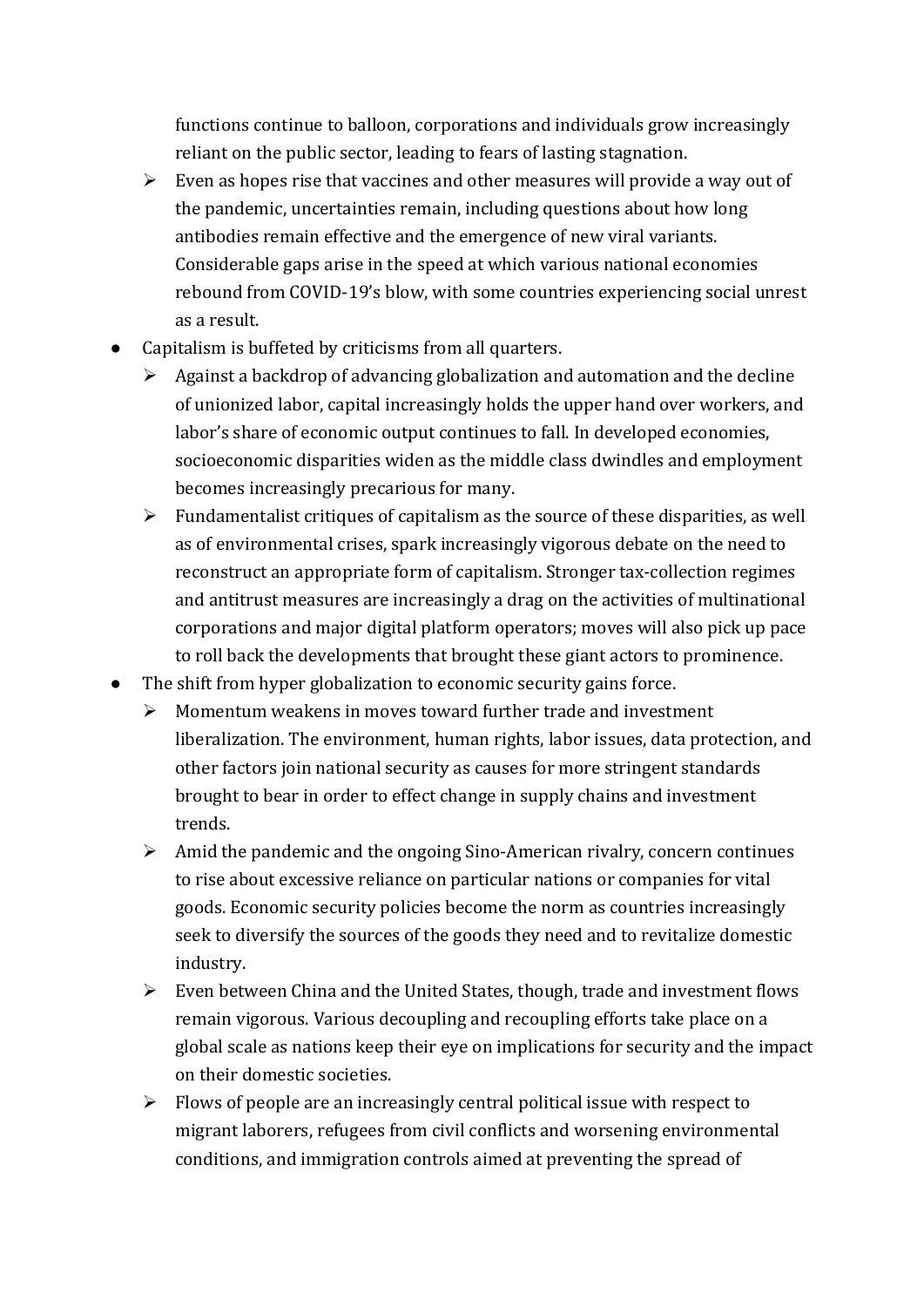infectious disease. Alarm grows at moves by some states to send flows of refugees across borders on purpose.

## Confusion at a Time of Civilizational Shifts

- The "green revolution," positioned as a shift to a new civilizational phase, continues its meandering course.
	- ➢ The "green shift" moves to extricate economies from reliance on fossil fuels and from mass production, consumption, and waste are the antithesis to industrial civilization. The world sees complicated interplay between opposing trends toward global industrialization and postindustrialization.
	- ➢ Moves accelerate toward reducing industry's and society's reliance on fossil fuels, but the energy and electricity shortages seen in 2021 bring latent risks to the forefront during this transitional period. Hydrogen and other resources seen as future energy sources also join in this increasingly confused free-for-all.
	- $\triangleright$  Fierce competition arises to determine who will set the green agenda that determines the competitive standing of nations and corporations. The rules of the game in the automotive sector are changing dramatically, as seen in the rise of electric vehicles and mobility as a service; this will be a decisive point for the Japanese economy as it teeters between vigor and decline. Moves continue to achieve an agreed-upon set of environmental accounting standards.
	- $\triangleright$  Nations increasingly account for the impact of climate change on their military and security situations as they craft their strategies. The United States and other leading countries make greater efforts to assess flooding and other risks that face their military installations.
- The "digital civilization" takes increasingly clear form.
	- $\triangleright$  The Artificial intelligence, 5G communications networks, and quantum computing combine to take our digital society to a new level. Moves to mint purely digital currencies and expand online environments like the "Metaverse" have growing real-world impact.
	- ➢ "Globotics," as put forward by Richard Baldwin, plays a growing role in industry; one outcome will be the exposure of white-collar workers to waves of cutthroat competition.
- Cyber, outer space, the human cognitive domain, and other fields become new competitive realms.
	- $\triangleright$  As the wholesale digitization of societies continues apace, cyber security remains a key issue. Vulnerabilities in the physical infrastructure underpinning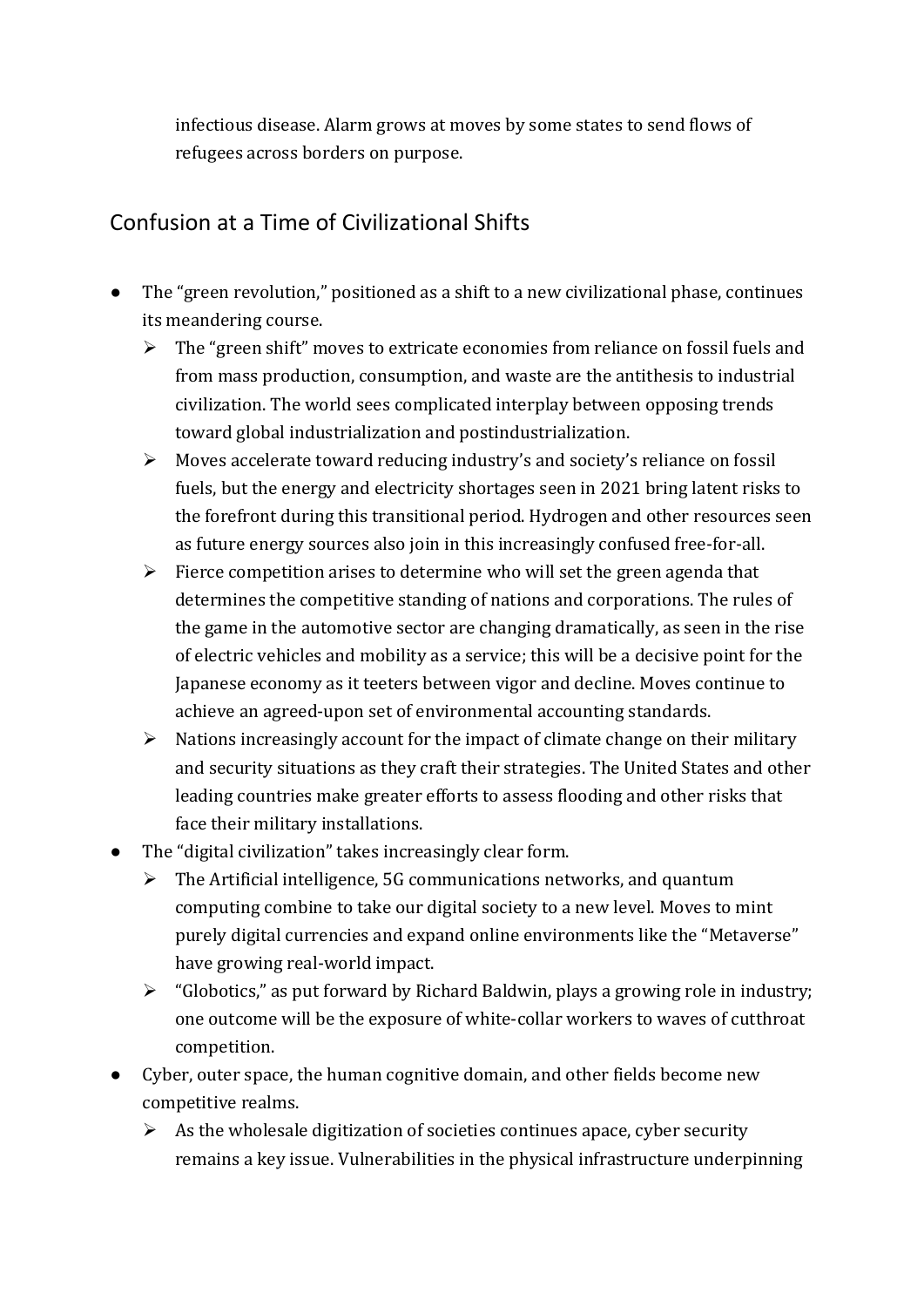cyberspace, such as undersea communications cables and satellite networks, become a focus of fresh attention.

- $\triangleright$  Controlling outer space is recognized as essential for controlling the cyber realm. Constellations of satellites are put into orbit and the space business expands rapidly alongside fierce competition among nations to exploit outer space.
- $\triangleright$  Individuals continue to wield more influence through social media; at the same time, though, social environments continue to prove weak against information pollution. Influence operations, such as through the dissemination of fake news, become a standard part of the strategic arsenal. The human cognitive domain becomes a new field for strategic maneuvering.
- Society sees increasing decentralization, accompanied by resistance to this trend.
	- $\triangleright$  The weaknesses of highly urbanized societies are being laid bare by the pandemic. The risk of severe natural disasters is also growing more dire. The rapid acceptance of remote work is contributing to moves away from urban concentration and toward more societal scattering.
	- $\triangleright$  The merits of urbanization, namely the integration and efficiencies it makes possible, remain compelling. More scattered societies also discover new demerits, including the environmental burden of reliance on broader distribution networks and a lack of drivers to keep them running, as well as the fragility of information infrastructure connecting widely dispersed homes. Societies increasingly walk a tightrope between further scattering and reconcentration in populated centers.
- Liberalism finds itself running aground.
	- $\triangleright$  As societies make their way through this period of major change, they see the rapid rise of movements demanding climate justice and other forms of social justice, leading also to fierce backlashes.
	- $\triangleright$  Liberalist thought that seeks to achieve a blend of the freedom of the individual and compromise achieved through debate and appropriate procedures finds itself increasingly buffeted by attacks from both the right and the left.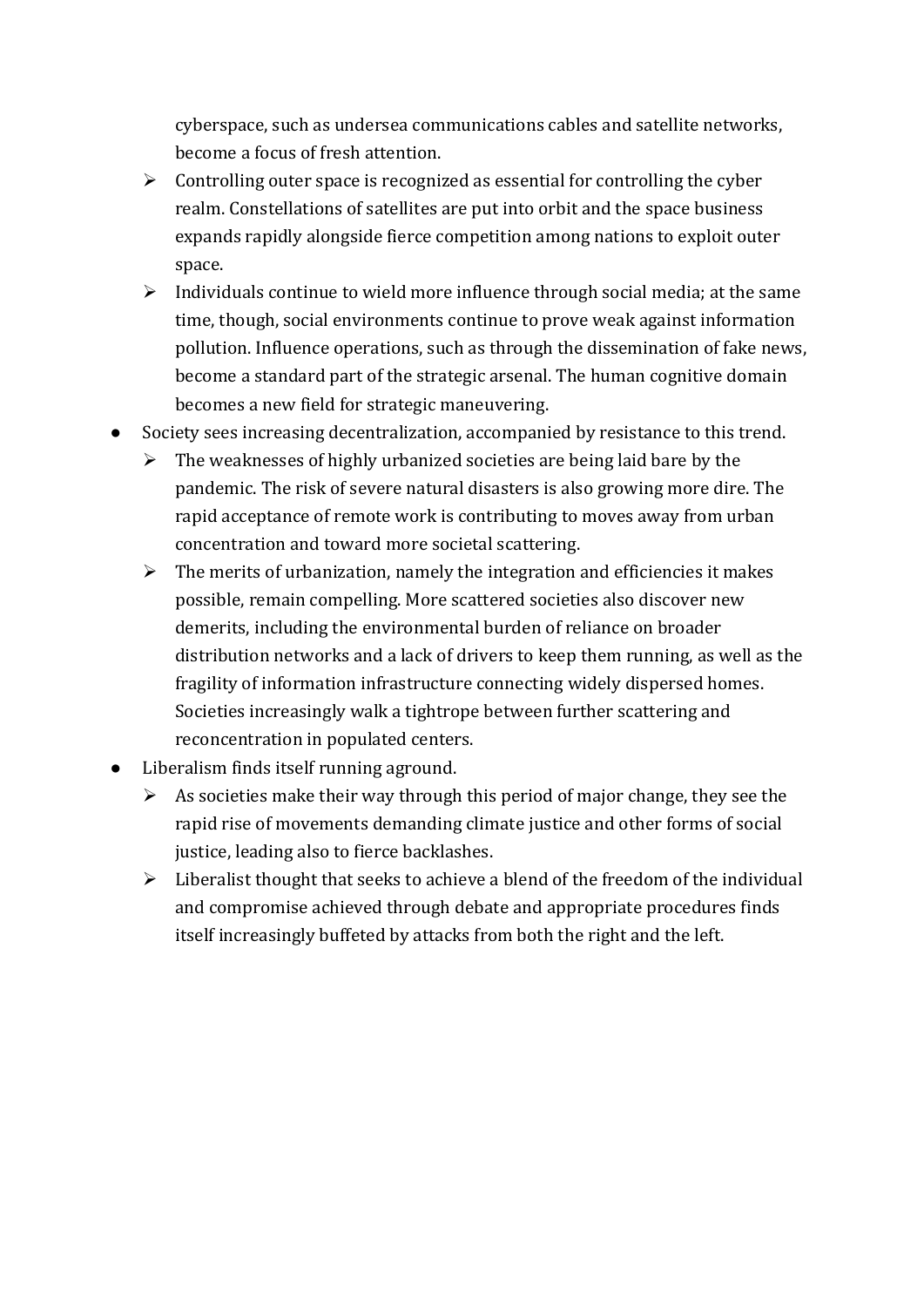## **Global Risks 2022**

- **1. A "Chinese Nightmare" Triggered by Xi Jinping's Increasingly Autocratic Rule**
- Xi given access to unfettered power by the "historical resolution" granting him a third term as China's leader
- An increasingly hardline Chinese stance threatens to trigger fresh military tensions

#### **2. Northeast Asia Destabilized by US-China Strategic Moratorium**

- The asymmetric gap between the United States, with its nuclear capabilities, and China, with its missile capabilities produces a superficial "strategic stability" along with the divergent aims of these parties in the same arena
- Nuclear crisis reignited on the Korean Peninsula
- Decoupling of alliances and an arms race in the Northeast Asian region
- **3. Arrival of an Age of Space Geopolitics Brings Dramatic Shifts to the Space Development Environment**
- The rise of China as a space power accompanies a clear trend toward multipolarity in the satellite launch field
- The outer-space game changes as constellations of satellites are designed and launched at full scale
- International maneuvering heats up as states strive to define global standards for the space field

#### **4. Global Rifts Grow Starker with the Green Shift**

- Divergent positions become clear on climate change and decarbonization
- Resource prices to remain high over the longer term as power shifts in the markets
- Inconsistencies arise between views of nations and the financial sector on the environmental field

#### **5. Global Market Confusion Triggered by Difficulty of "Soft Landing" for the US and Chinese Economies**

- The US Federal Reserve's stimulus tapering reverses actions by investors and corporations used to flows of ultra-easy money
- Doubt cast on the capabilities of the Chinese authorities in charge of macroeconomic controls
- US, Chinese trade and economic policies increasingly hampered by domestic situations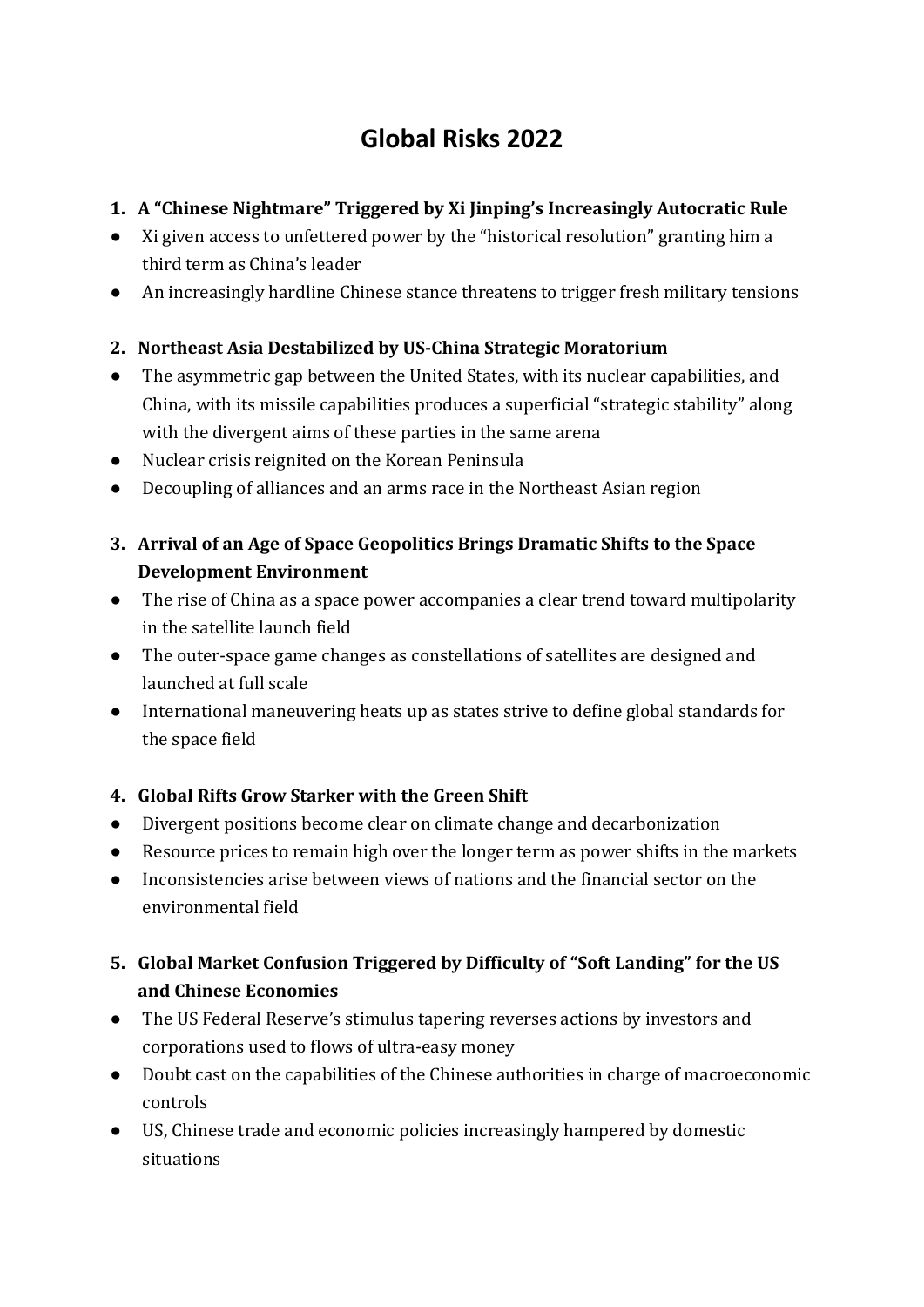#### **6. Biden's Moderate Course Threatened by "Divided States of America"**

- A "cold civil war" throws up roadblocks for the White House
- "Managed competition" between China and the United States: easier said than done
- US allies find themselves entangled in the country's economic security measures

#### **7. EU Political Situation Made Fluid by Shifting Franco-German Axis**

- European unity could be threatened by Macron loss to far-right forces in French presidential election
- Germany's "traffic-light coalition" likely to see cracks emerge due to challenges in funding policies
- EU energy policies divided on choice between climate neutrality or economic growth

#### **8. Weaponized Migrants and Refugees Wielded as Threat by Dictatorships**

- Controlled flows of migrants and refugees emerge as a new political tool
- Impoverished people abandoned by states taken in by terror, criminal organizations looking to increase their power

#### **9. Cyber Warfare an Increasingly Common Way for States to Implement Their Will**

- Government authority undermined by increasingly vigorous information operations
- Rampant cyber operations exploit vulnerabilities
- Invasive cyber attacks mounted against AI systems

#### **10.Russia Increasingly Assertive Amid Growing Geopolitical Uncertainty**

- Vladimir Putin weighs United States, China against one another as Sino-American rivalry heats up
- US-Russian confrontation grows harsher over "red lines" in Ukraine, Black Sea region
- Decarbonization efforts provide a tailwind to Russian ambitions